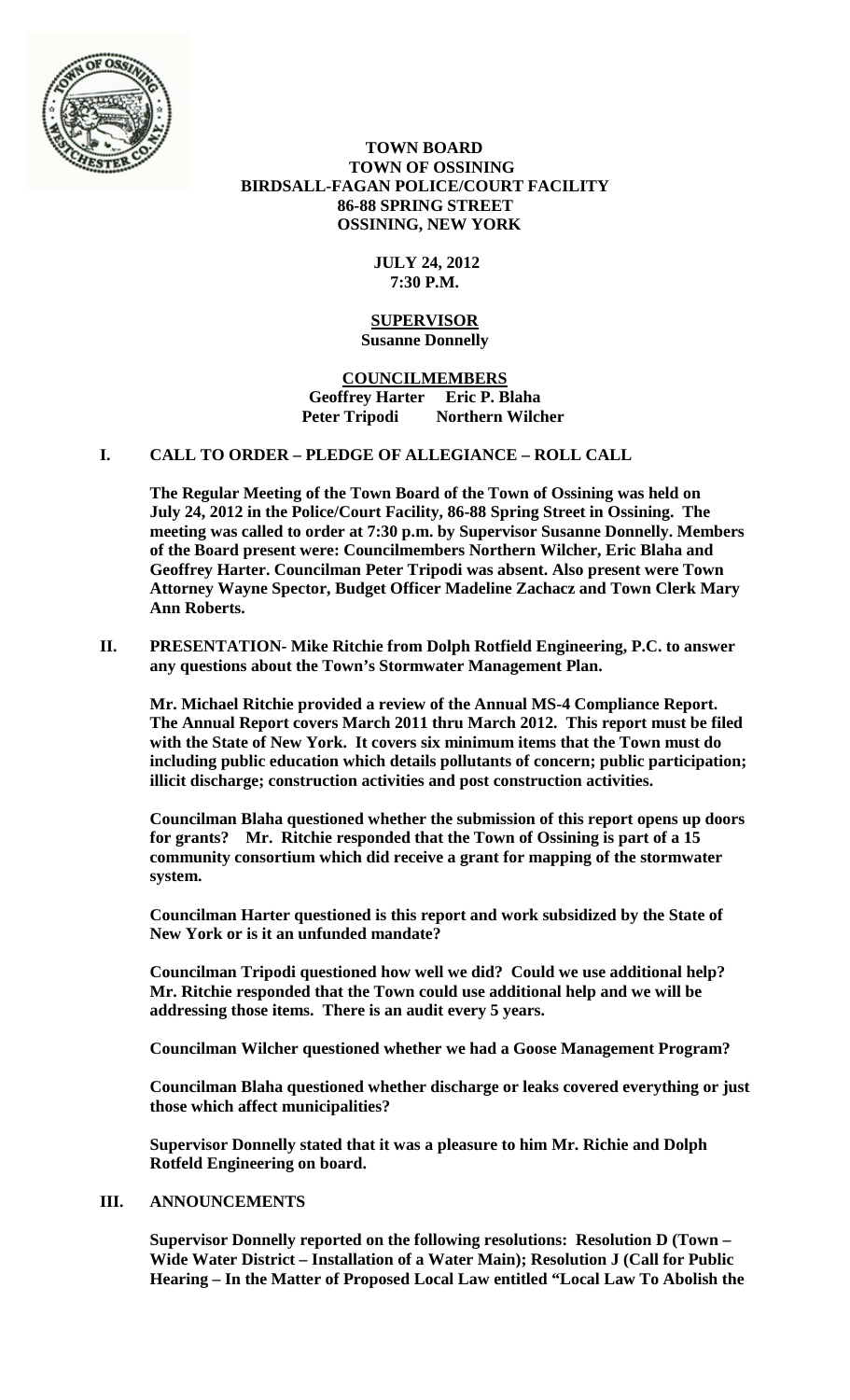**Office of Elected Superintendent of Highways and Replace It With an Appointed Superintendent of Highways In the Town of Ossining"). Supervisor Donnelly stated that this was calling for a public hearing but stressed that it was the final say by the residents. Residents are requested to address any concerns. This referendum is to decide who will be the Superintendent of Highways by choosing a qualified candidate rather than by a popular vote. Mr. Donnelly also discussed Resolution I and L (Sewers – Approval of Ossining Consolidated Sewer District Extension – Diego Quizhpi Avila – Croton Dam Road and Michael and Rebecca Costello – 10 Ryder Road); and Resolution K (Agreement – Auditing of Financial Statements). Summerfest will take place at Market Square on Friday, July 27, 2012, from 4 p.m. – 10 p.m. We will close this meeting with a moment of silence for those who died and were injured in Colorado.**

**Councilman Harter reminded the Village residents that the Village Tax bill is due**  by July  $31<sup>st</sup>$ .

## **IV. PUBLIC COMMENT ON AGENDA ITEMS**

**Subrata Chakravarty, Stonegate Road, questioned the calling for a Public Hearing regarding a local law to abolish the office of an elected Superintendent of Highways. Is it legal to un-elect an elected position?**

#### **V. BOARD RESOLUTIONS**

### **A. Approval of Minutes**

**Councilmember Harter moved and it was seconded by Councilmember Wilcher that the following be approved:**

**Resolved, that the Town Board of the Town of Ossining hereby approves the July 10, 2012 Minutes of the Regular Meeting as presented.**

> **Vote: 4-1-0 Voting Aye: Wilcher, Harter, Blaha & Donnelly Abstain: Tripodi**

#### **B. Approval of Minutes-Special Meeting**

**Councilmember Wilcher moved and it was seconded by Councilmember Tripodi that the following be approved:**

**Resolved, that the Town Board of the Town of Ossining hereby approves the July 17, 2012 Minutes of the Special Meeting as presented.**

#### **Motion Carried: Unanimously**

#### **C. Approval of Voucher Detail Report**

**Councilmember Harter moved and it was seconded by Councilmember Wilcher that the following be approved:**

**Resolved, that the Town Board of the Town of Ossining hereby approves the Voucher Detail Report dated July 24, 2012 in the amount of \$250,768.94**

**Motion Carried: Unanimously**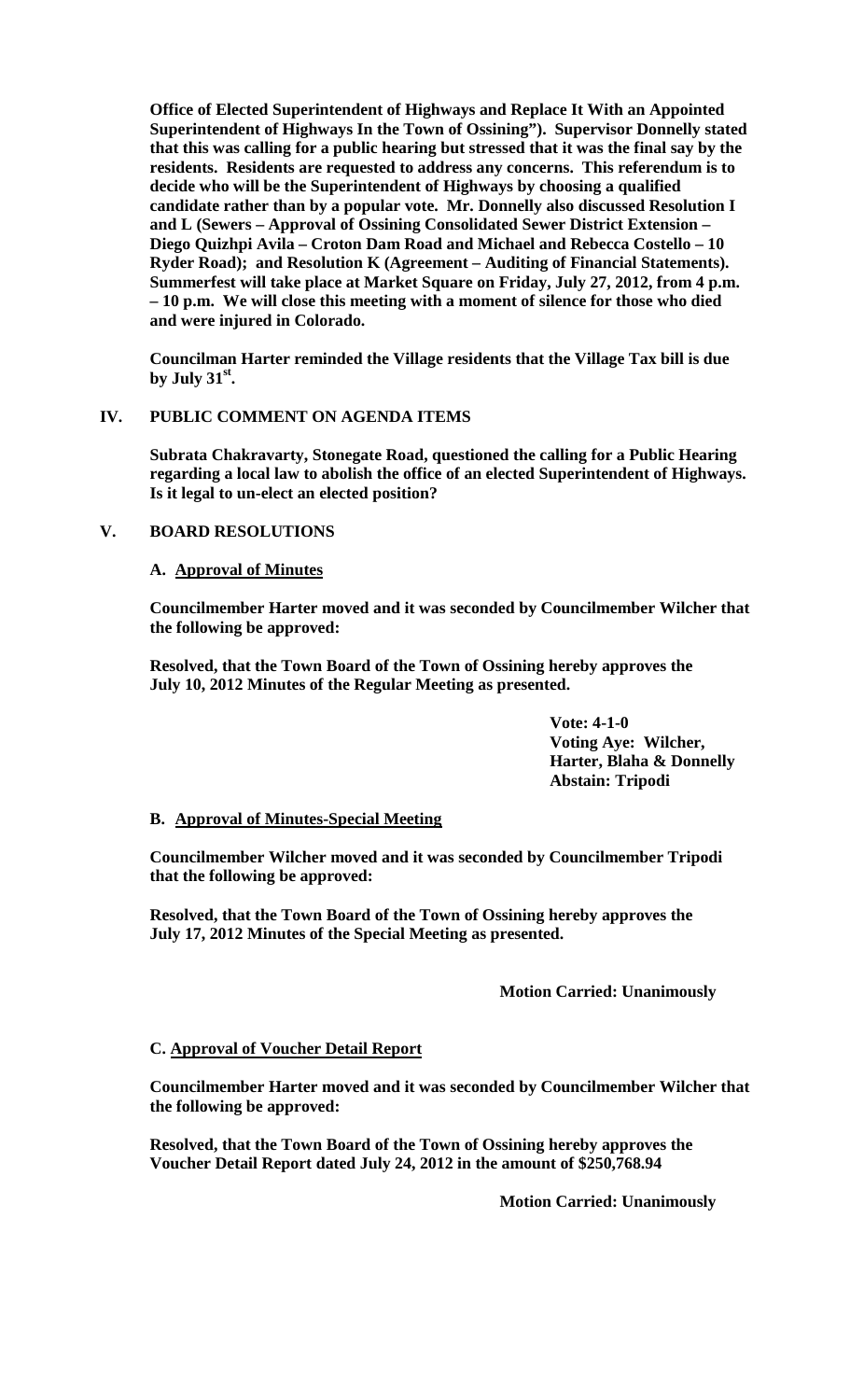**D. Town –Wide Water District –Installation of a Water Main**

**Councilmember Blaha moved and it was seconded by Councilmember Harter that the following be approved:**

**\_\_\_\_\_\_\_\_\_\_\_\_\_\_\_\_\_\_\_\_\_\_\_\_\_\_\_\_\_\_\_\_\_\_\_\_\_: In the Matter of the Increase and Improve-: ment of the Facilities of the Town-wide : Water District in the Town of Ossining, : Westchester County, New York : \_\_\_\_\_\_\_\_\_\_\_\_\_\_\_\_\_\_\_\_\_\_\_\_\_\_\_\_\_\_\_\_\_\_\_\_\_:**

#### **PUBLIC INTEREST ORDER**

**WHEREAS, the Town Board of the Town of Ossining, Westchester County, New York, has duly caused to be prepared a map, plan and report including an estimate of cost, pursuant to Section 202-b of the Town Law, relating to the increase and improvement of the facilities of the Town-wide Water District in the Town of Ossining, Westchester County, New York, consisting of the installation of a water main on Cedar Lane and Stormytown Road, including improvements and costs incidental thereto; and**

**WHEREAS, at a meeting of said Town Board duly called and held on June 26, 2012, an order was duly adopted by it and entered in the minutes specifying the said Town Board would meet to consider the increase and improvement of the facilities of the Town-wide Water District in said Town at a maximum estimated cost of \$450,000 and to hear all persons interested in the subject thereof concerning the same at the Birdsall/Fagan Police Court Facility, 86-88 Spring Street, in Ossining, New York, in said Town, on July 24, 2012, at 7:30 o'clock P.M., Prevailing Time; and**

**WHEREAS, said order duly certified by the Town Clerk was duly published and posted as required by law; and**

**WHEREAS, a public hearing was duly held at the time and place set forth in said notice, at which all persons desiring to be heard were duly heard; NOW, THEREFORE, BE IT**

**ORDERED, by the Town Board of the Town of Ossining, Westchester County, New York, as follows:**

**Section 1. Upon the evidence given at the aforesaid public hearing, it is hereby found and determined that it is in the public interest to make the improvement, to increase and improve the facilities of the Town-wide Water District in the Town of Ossining, Westchester County, New York, consisting of the installation of a water main on Cedar Lane and Stormytown Road, including improvements and costs incidental thereto, at a maximum estimated cost of \$450,000.**

**Section 2. This order shall take effect immediately.**

**Motion Carried: Unanimously**

#### **E. Capital Project #2010-2172 – Old Albany Post Road "S" Curve**

**Councilmember Blaha moved and it was seconded by Councilmember Harter that the following be approved:**

**Resolved, that the Town Board of the Town of Ossining authorizes the budget for the Old Albany Post Road "S" Curve Capital Project #2010-2172, in the amount of \$162,000, to be funded by issuance of a bond anticipation note, as follows:**

**037.5110.2172 (Expense) for \$162,000 037.0037.5730.0172 (Revenue – BAN) for \$162,000**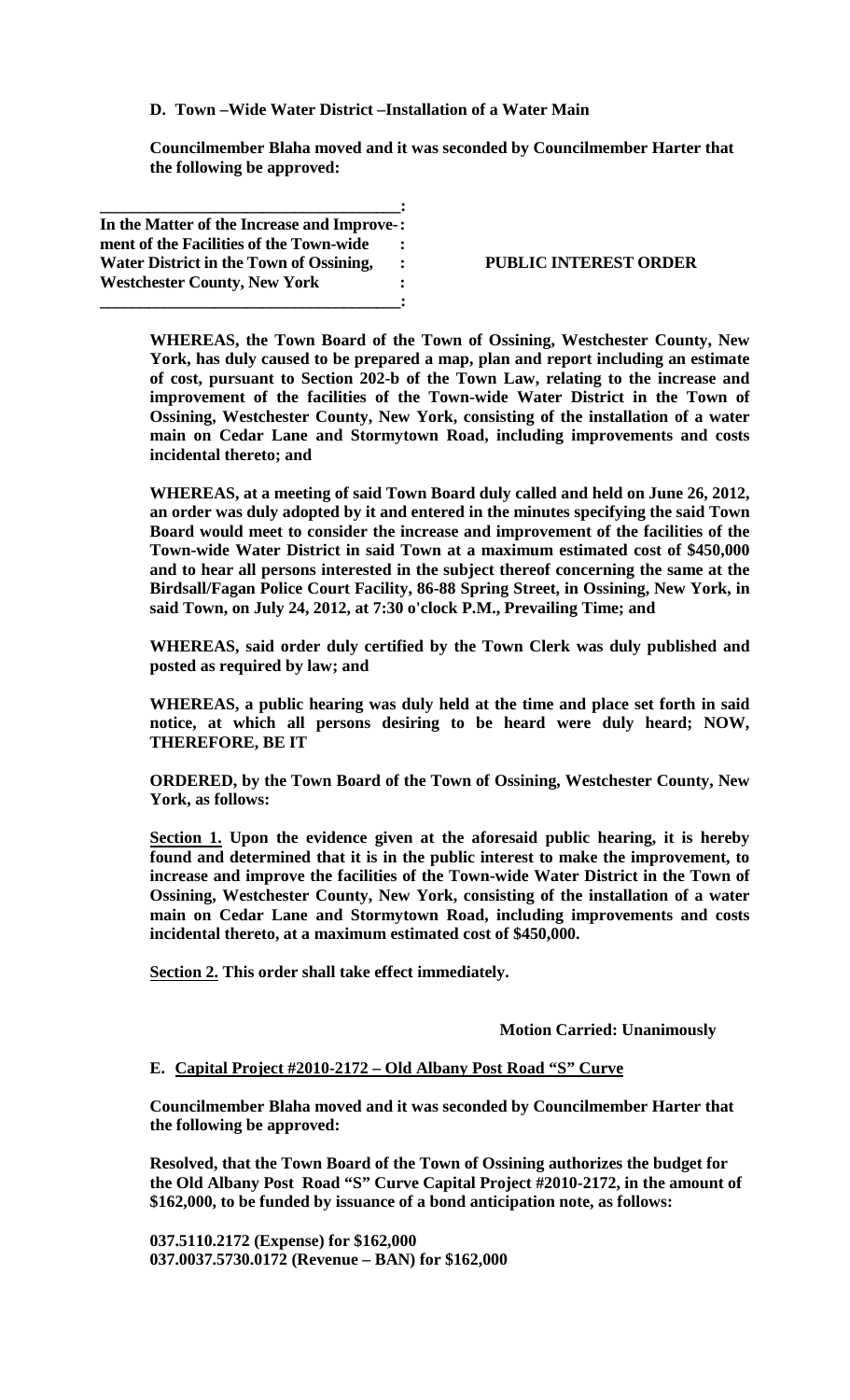## **F. Finance – Capital Project #2010-2180 – North State Road Drainage**

**Councilmember Harter moved and it was seconded by Councilmember Wilcher that the following be approved:**

**Resolved, that the Town Board of the Town of Ossining hereby amends the approved budget for the North State Road Drainage Capital Project # 2010-2180, in the amount of \$50,000, to be funded by issuance of a bond anticipation note, as follows:**

**037.5110.2180 (Expense) for \$50,000 (no change in amount) 037.0037.5730.0180 (Revenue – BAN) for \$50,000**

**Motion Carried: Unanimously**

### **G. Finance – Capital Project #2011-2175 – Cedar Lane/Stormytown Road Water Mains**

**Councilmember Wilcher moved and it was seconded by Councilmember Tripodi that the following be approved:**

**Resolved, that the Town Board of the Town of Ossining hereby amends the approved budget for the Cedar Lane/Stormytown Road Water Mains Capital Project # 2011-2175, currently authorized for \$25,240, to increase authorized appropriations in the amount of \$450,000, to be funded by issuance of a bond anticipation note, as follows:**

**037.8310.2175 (Expense) increase of \$450,000 037.0037.5730.0175 (Revenue – BAN) for \$450,000**

#### **Motion Carried: Unanimously**

#### **H. Change Order #1: Old Albany Post Road "S" Curve**

**Councilmember Harter moved and it was seconded by Councilmember Wilcher that the following be approved:**

**Whereas the Old Albany Post Road "S" Curve project has commenced, and** 

**Whereas review of the physical location revealed additional requirements for satisfactory completion of the project in the form of removal and disposal of pole for beam installation, backfill, curbing, guide rail, and restoration in addition to the original contract for the site to be returned to pre-storm condition;** 

**Resolved, that the Town Board of the Town of Ossining hereby authorizes the Supervisor to sign Change Order # 1 with Parrott Enterprises for the Old Albany Post Road "S"Curve project in the amount of \$23,520.00 to be funded by a combination of a FEMA/SEMO funding and Town-issued debt.**

**Motion Carried: Unanimously**

### **I. Sewers - Approval of Ossining Consolidated Sewer District Extension – Diego Quizhpi Avila- 2 Croton Dam Road**

**Councilmember Wilcher moved and it was seconded by Councilmember Blaha that the following be approved:**

**Whereas, a Petition for the extension of Ossining Consolidated Sewer District located at 2 Croton Dam Road in the Town of Ossining, Westchester County, New**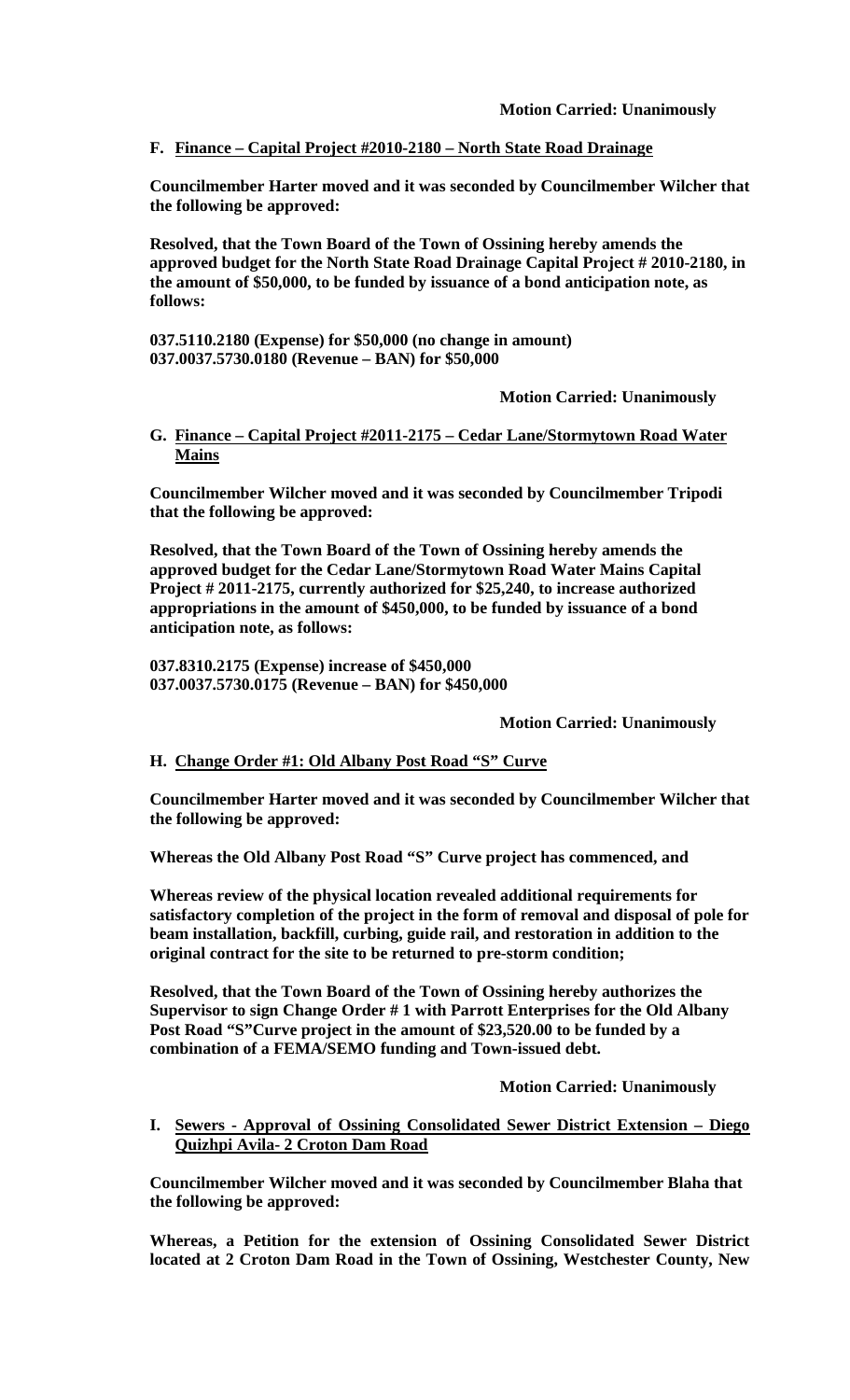**York, dated May 1st 2012, has been presented to the Town Board by Diego Quizhpi Avila and**

**Whereas, an Order was duly adopted by the Town Board on May 8th, 2012 reciting the filing of said Petition, the boundaries of the proposed sewer extension, the improvements proposed and the cost thereof, and specifying May 22nd, 2012 at 7:30pm in the Police/Court facility, 86-88 Spring Street, Ossining, New York as the date, time and place where the said Board would hold a Public Hearing to consider the Petition and to hear all persons interested in the subject matter thereof concerning the same; and**

**Whereas, such Order was duly posted and published as required by law; and**

**Whereas, a public hearing on the matter was duly held by the Town Board on May 22nd, 2012, where discussion of the matter was had, and all persons interested were given the opportunity to be heard; and**

**Whereas, pursuant to Section 194 (6) of the Town Law, the approval of the State Comptroller is not required since the entire burden of the financing of the proposed extension is to be borne by the Petitioner, and there is to be no financing borne by the Town of Ossining, the Ossining Consolidated Sewer District, or any prior extensions thereof;**

**Now, Therefore, Be It Resolved (a) that the petition is signed and acknowledged as required by law; (b) that all the property and property owners within the proposed extension are benefited thereby; (c) that all the property and property owners benefited thereby are included and (d) that it is in the public interest to grant the relief sought; and it is further** 

**Resolved, that the extension of the Ossining Consolidated Sewer District located 2 Croton Dam Road in the Town of Ossining, Westchester County, New York, as proposed in the Petition, be and the same is hereby approved, and that the said sewer district extension include the property as described in the said Petition; and it is further**

**Resolved, that the Town Clerk shall within ten (10) days after adoption of this Resolution, file certified copies thereof in duplicate in the Office of the State Department of Audit and Control at Albany, New York, and record a certified copy of the Office of the Clerk of the County of Westchester.**

#### **Motion Carried: Unanimously**

**J. Call for Public Hearing- In The Matter of Proposed Local Law Entitled " Local Law To Abolish The office of an elected Superintendent of Highways and Replace It With an Appointed Superintendent Of Highways In The Town Of Ossining."**

**Councilmember Blaha moved and it was seconded by Councilmember Wilcher that the following be approved:**

**WHEREAS, the Town Board of the Town of Ossining, has introduced a proposed local law entitled," A LOCAL LAW TO ABOLISH THE POSITION OF AN ELECTED SUPERINTENDENT OF HIGHWAYS AND REPLACE IT WITH AN POINTED SUPERINTENDENT OF HIGHWAYS IN THE TOWN OF OSSINING"**

**And**

**WHEREAS, this proposed local law is intended to abolish the office of an elected Superintendent of Highways and replace it with an appointed Superintendent of highways subject to approval by mandatory referendum ballot at the 2012 November General Election;**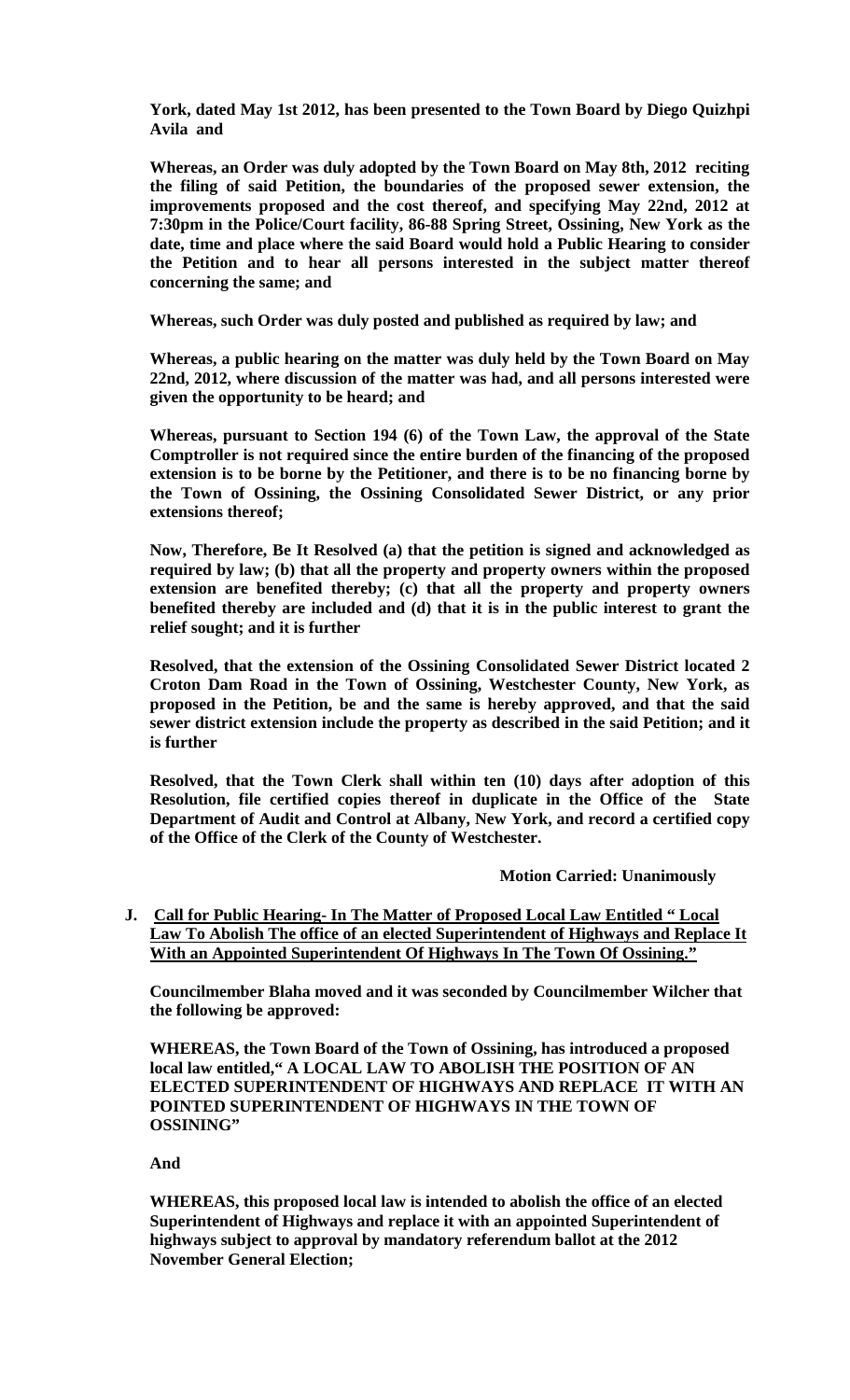**NOW, THEREFORE, be it**

**RESOLVED, that a public hearing, pursuant to section 20 of the Municipal Home Rule Law, be held at the Police/Court facility, 86 – 88 Spring Street in Ossining, New York on July 31, 2012 at 7:30 PM, relative to such proposed local law, and be it**

**FURTHER RESOLVED, that the Town Clerk prepare said notice of hearing, and that the Town Clerk shall cause same to be published and posted as aforesaid and file proof thereof in the Office of the said Clerk.**

## **Motion Carried: Unanimously**

#### **K. Agreement-Auditing of Financial Statements**

**Councilmember Harter moved and it was seconded by Councilmember Wilcher that the following be approved:**

**Resolved, that the firm of O'Connor Davies Munns & Dobbins, LLP be appointed Auditors for the Town of Ossining for the audit of the 2012, 2013 and 2014 Financial Statements in accordance with their contract letter dated July 14, 2012 at a fee not to exceed \$64,100 for fiscal year ending 12/31/12, \$64,100 for fiscal year ending 12/31/13 and \$64,100 for fiscal year ending 12/31/14.**

### **Motion Carried: Unanimously**

**L. Sewers - Approval of Ossining Consolidated Sewer District Extension – Michael & Rebecca Costello- 10 Ryder Avenue**

**Councilmember Wilcher moved and it was seconded by Councilmember Blaha that the following be approved:**

**Whereas, a Petition for the extension of Ossining Consolidated Sewer District located at 10 Ryder Avenue in the Town of Ossining, Westchester County, New York, dated June 14th 2012, has been presented to the Town Board by Michael and Rebecca Costello; and**

**Whereas, an Order was duly adopted by the Town Board on June 26th, 2012 reciting the filing of said Petition, the boundaries of the proposed sewer extension, the improvements proposed and the cost thereof, and specifying July 10th, 2012 at 7:30pm in the Police/Court facility, 86-88 Spring Street, Ossining, New York as the date, time and place where the said Board would hold a Public Hearing to consider the Petition and to hear all persons interested in the subject matter thereof concerning the same; and**

**Whereas, such Order was duly posted and published as required by law; and**

**Whereas, a public hearing on the matter was duly held by the Town Board on July 10th, 2012, where discussion of the matter was had, and all persons interested were given the opportunity to be heard; and**

**Whereas, pursuant to Section 194 (6) of the Town Law, the approval of the State Comptroller is not required since the entire burden of the financing of the proposed extension is to be borne by the Petitioner, and there is to be no financing borne by the Town of Ossining, the Ossining Consolidated Sewer District, or any prior extensions thereof;**

**Now, Therefore, Be It Resolved (a) that the petition is signed and acknowledged as required by law; (b) that all the property and property owners within the proposed extension are benefited thereby; (c) that all the property and property owners benefited thereby are included and (d) that it is in the public interest to grant the relief sought; and it is further**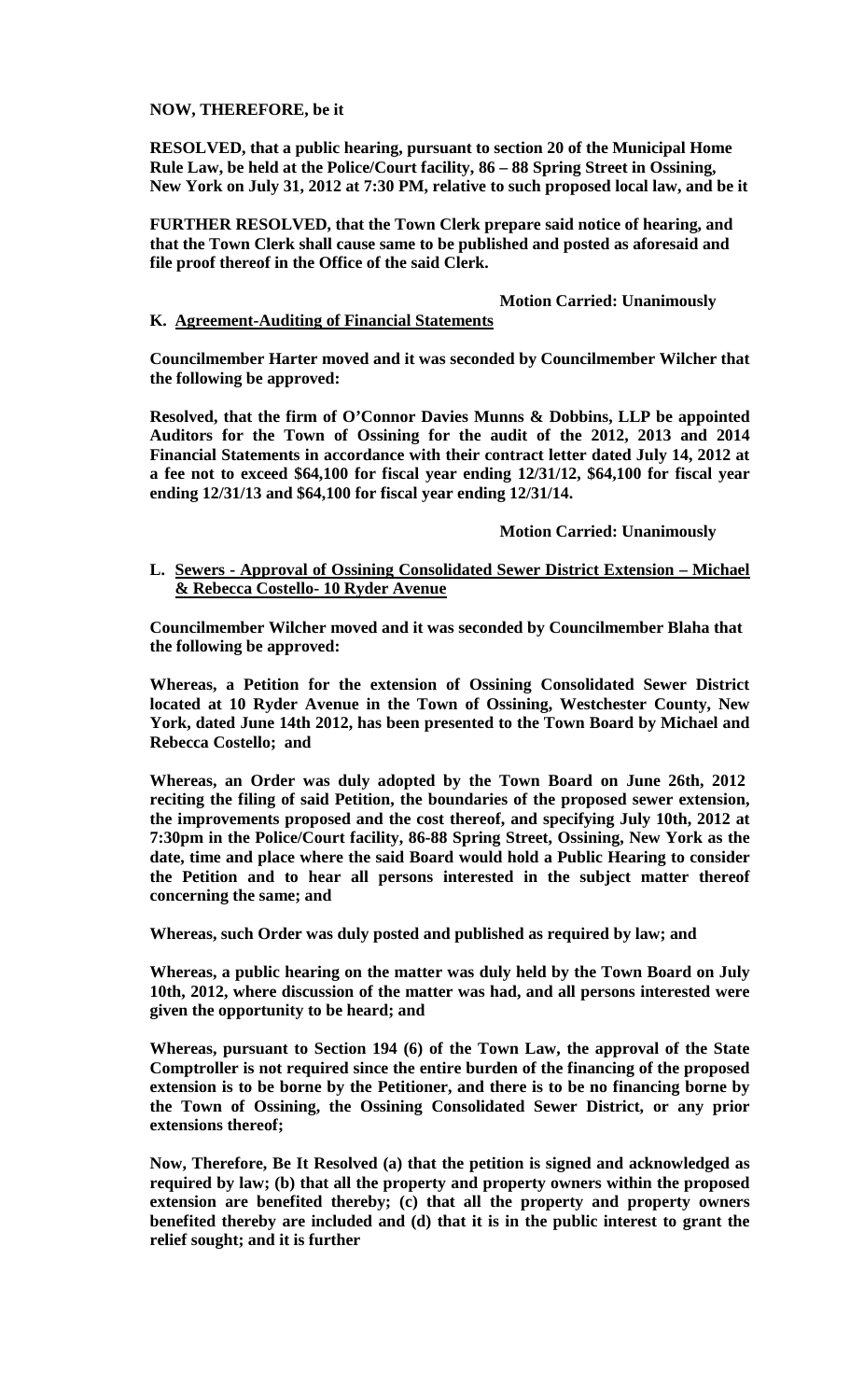**Resolved, that the extension of the Ossining Consolidated Sewer District located 10 Ryder Avenue in the Town of Ossining, Westchester County, New York, as proposed in the Petition, be and the same is hereby approved, and that the said sewer district extension include the property as described in the said Petition; and it is further**

**Resolved, that the Town Clerk shall, within ten (10) days after adoption of this Resolution, file certified copies thereof in duplicate in the Office of the State Department of Audit and Control at Albany, New York, and record a certified copy in the Office of the Clerk of the County of Westchester.**

**Motion Carried: Unanimously**

### **M. Local Government Performance and Efficiency Program Grant Application**

**Councilmember Blaha moved and it was seconded by Councilmember Wilcher hat the following be approved:**

**WHEREAS, The Town of Ossining Board would like to file a joint application to the New York Department of State Local Government Performance and Efficiency Program through the Consolidated Funding Applications, with the Village of Ossining as lead applicant, for an award to recognize the service and savings efficiencies resulting from the actions undertaken jointly by both municipalities which culminated in the consolidation of the Village Justice Court with the Town Justice Court that took place as of January 1, 2012 and the execution of the Inter-Municipal Agreement that will sustain the action and ensure future savings; and** 

**WHEREAS, the Village of Ossining will be the lead applicant with the Village Manager Richard A. Leins as the Lead Applicant Contact Person;** 

**NOW, THEREFORE, BE IT RESOLVED, that the Board of Trustees is in support of making an application for a grant, and Susanne Donnelly, as Town Supervisor of the Town of Ossining, is hereby authorized and directed to submit an application to the Local Government Performance and Efficiency Program seeking an award of such grant recognizing the efficiencies that resulted from the joint action of the Village of Ossining and the Town of Ossining in the consolidation of the Village Justice Court with the Town of Ossining Justice Court; and** 

**BE IT FURTHER RESOLVED, if such grant should be awarded, that Susanne Donnelly, Town Supervisor, is hereby authorized to execute any agreements and engage in all financial and/or administrative processes relating to the implementation of the program.**

**Motion Carried: Unanimously**

## **VI. CORRESPONDENCE TO BE RECEIVED AND FILED**

**Councilmember Harter moved and it was seconded by Councilmember Wiclher that the following be approved:**

Town Planning Board Meeting Minutes-June 27<sup>th</sup>, 2012

**Motion Carried: Unanimously**

#### **VII. MONTHLY REPORTS**

**Councilmember Harter moved and it was seconded by Councilmember Wiclher that the following be approved:**

**Tax Receiver's Monthly Report- June 2012**  $\mathcal{L}^{\text{max}}$ 

**Motion Carried: Unanimously**